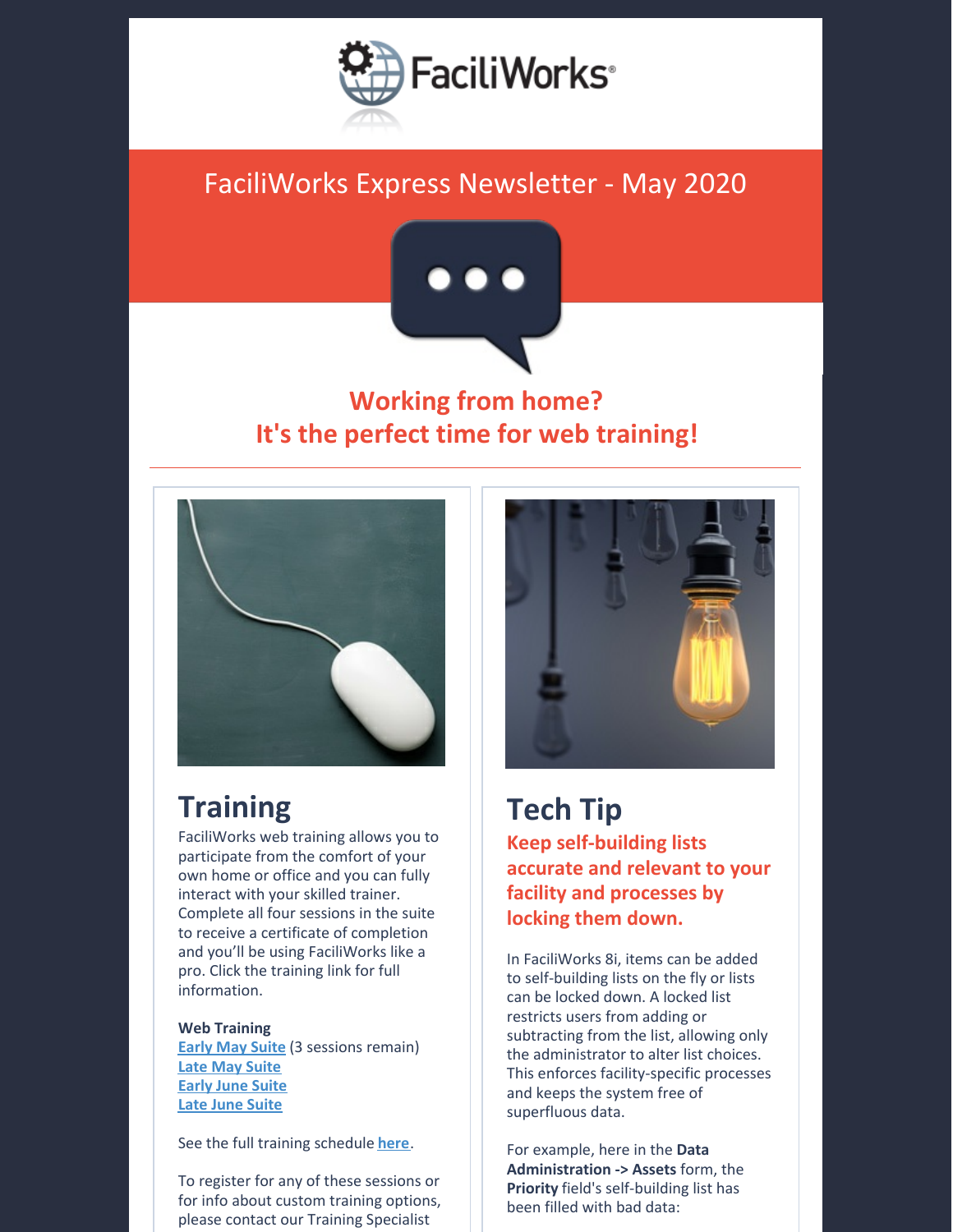at 1-800-776-3090 ext. 134 or **[training@cybermetrics.com](mailto:training@cybermetrics.com)**.



### **OSHA NEWS**

**U.S. Department of Labor Publishes 11 New Translations of OSHA Poster To Help Prevent Workplace Coronavirus Exposure**

The U.S. Department of Labor's Occupational Safety and Health Administration (OSHA) has translated and published its "Ten Steps All Workplaces Can Take to Reduce Risk of Exposure to Coronavirus" poster in 11 additional languages. Currently available in **[English](https://www.osha.gov/Publications/OSHA3994.pdf)** and **[Spanish](https://www.osha.gov/Publications/OSHA3995.pdf)**, the poster highlights 10 infection prevention measures every employer should implement to protect workers' safety and health during the coronavirus pandemic.

Read the full story **[here](https://www.osha.gov/news/newsreleases/national/05042020)** on osha.gov.



# **Referral Rewards**

Have you started earning referral rewards yet? You can refer anyone to us to earn rewards – even your inhouse quality and maintenance teams. For each referral you make, you'll

| <b>Search by Priority:</b> |  |
|----------------------------|--|
|----------------------------|--|

| Priority                 |  |  |  |  |
|--------------------------|--|--|--|--|
|                          |  |  |  |  |
| 1                        |  |  |  |  |
| 3                        |  |  |  |  |
| Forget about it          |  |  |  |  |
| High                     |  |  |  |  |
| Low                      |  |  |  |  |
| Normal                   |  |  |  |  |
| Really, really important |  |  |  |  |

To fix this list, log into FaciliWorks 8i as a user with administrator rights. Navigate to the **Configuration -> Admin Settings -> Advanced** tab and scroll to the lower portion of the form to the **List Limit** and **List ID** headings.

The list we want to clean up in this example is the **Priority** field in the **Asset** form, so click the **Detail of List** link that corresponds to **Asset Priority**.

Now, delete all of the bad entries. In this example, the clean list could look like this:

| <b>Asset Priority</b> |               |        |
|-----------------------|---------------|--------|
| Values                |               |        |
| High                  | <b>Delete</b> |        |
| Low                   | <b>Delete</b> |        |
| Normal                | <b>Delete</b> |        |
|                       |               |        |
|                       | Save          | Cancel |

Click **Save** and close the **Asset Priority** window; you are back on the **Advanced** tab.

Now, lock down the list by clicking the **List Limit** checkbox next to **Asset Priority**. Click **Save** at the bottom of the form.

You have successfully cleaned and lock down the self-building list for the **Asset Priority** field. From now on, FaciliWorks users will not be able to make their own entries in this field; they are limited to the defined list.

If, in the future, you want to unlock the list, simply uncheck the associated **List Limit** checkbox and save your changes.